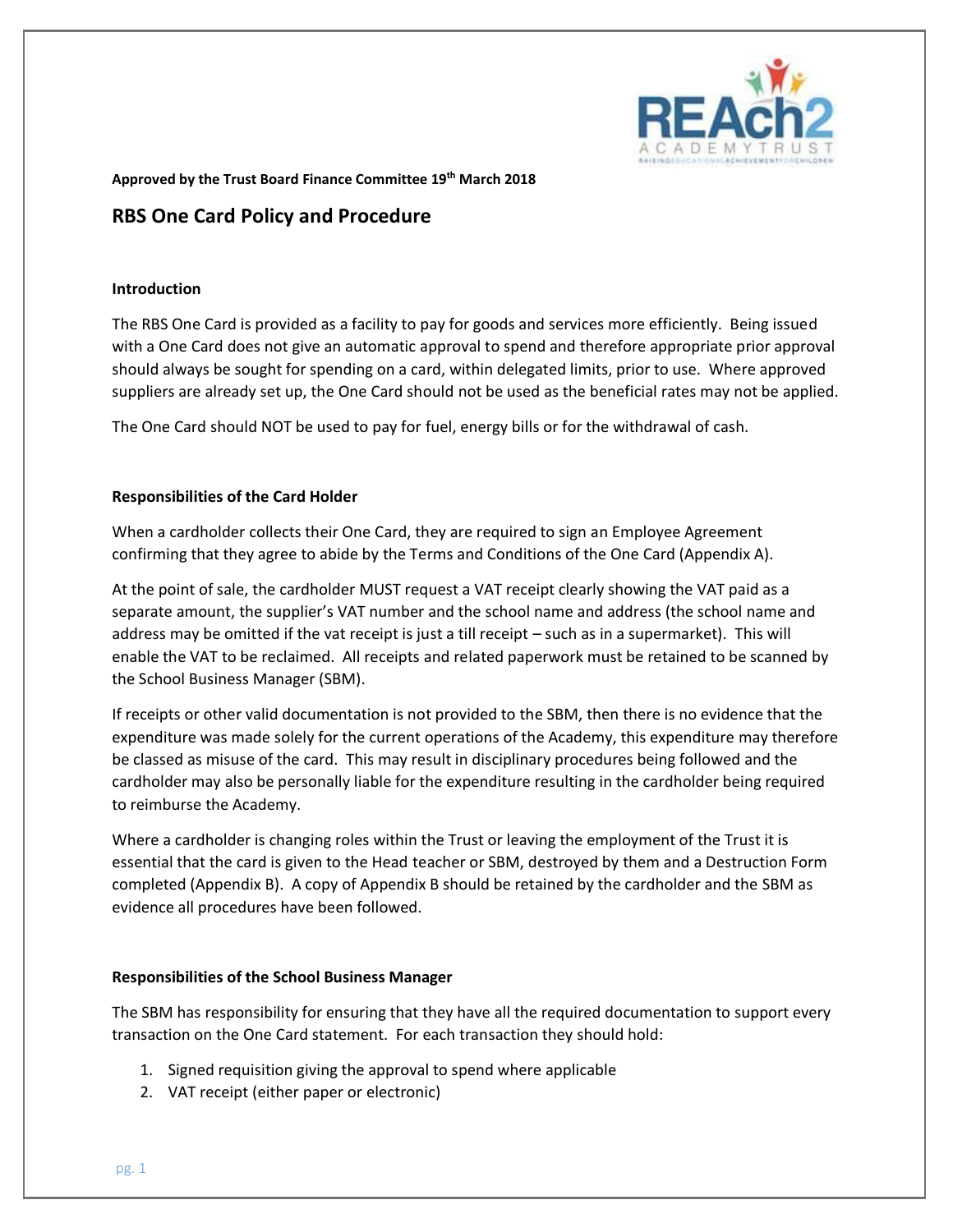

3. Signed Delivery Note or receipt of goods where applicable

Each transaction should be entered onto the Civica Corero system with scans of the appropriate documentation attached to each transaction held on the system. Once all documentation has been scanned and attached to the transactions the originals may be destroyed. It is important that each scanned document is checked as correctly input to the system prior to destruction as the scanned copies then become the audit and HMRC documentary proof of purchase.

REAch2 Finance will ensure that all One Cards are set up on Civica Corero as appropriate.

On receipt of the One Card statement, the SBM will reconcile the transactions to the statement and the monthly payment posted to the credit card control account by REACh2 Finance.

#### **Procedure following card misuse**

When a One Card has been used inappropriately outside the terms and conditions of the Employee Agreement and any subsequent associated procedures or guidance then this is regarded as misuse.

Any misuse of the One Card will be investigated and the cardholder and any other party involved in the misuse may be subject to the Trust's disciplinary procedures and the One Card may be withdrawn.

Any goods or services acquired through the misuse of a One Card may, at the discretion of the Academy/Trust, be retained for use if they can be used in normal operations. However, if the goods or services are, in the opinion of the Academy/Trust, unusable in normal operations and cannot be returned for a full refund, the cardholder will be required to refund the cost incurred to the Academy. This includes the cost incurred on the One Card and any ancillary costs incurred in regard to return, storage or disposal. This is to be paid by means of a cheque or bank transfer to the Trust within 5 days of the cardholder being notified. If restitution is not made within this period, the Trust may, at its discretion, make the appropriate deduction from the employee's next salary payment.

Any further sanctions or disciplinary actions will be determined by agreement between the relevant Academy Heads of Service in accordance with the Trust's disciplinary procedures.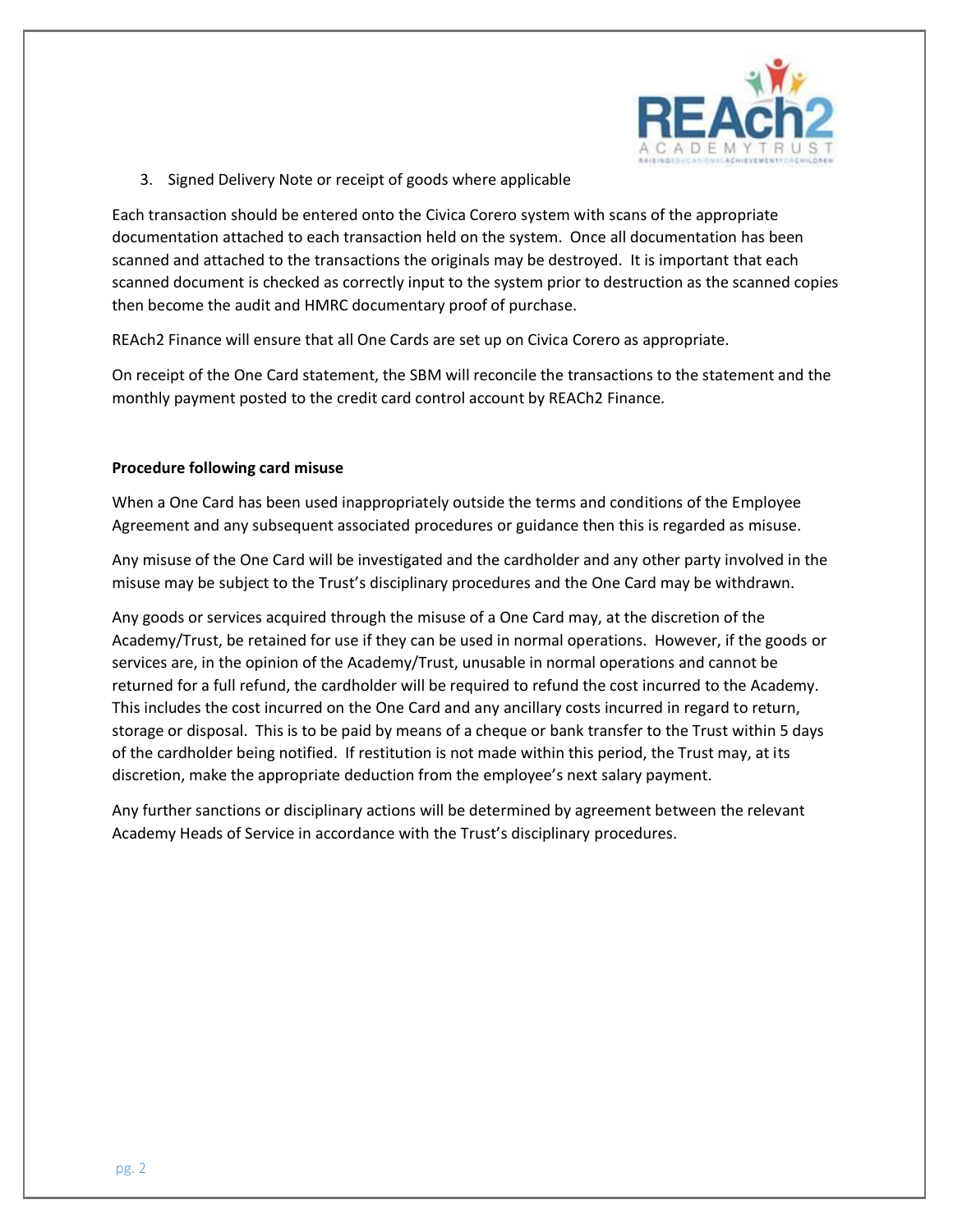

## **Appendix A**

## **One Card Employee Agreement**

I agree that I,…………………………………………………………………………..(name), will adhere to the following terms connected with the use of the One Card.

#### I agree:

#### **TO SIGN MY ONE CARD IMMEDIATELY ON RECEIPT**

#### And

- 1. To only use the card to make approved Academy-related purchases on behalf of REAch2 Academy Trust (The Trust) and that the card remains the property of the Trust. I understand that any unauthorised use will be considered a breach of contract and may result in my personal liability for the expenditure and any additional expenditure to return, store or dispose of the items so purchased.
- 2. That I will not use the card to purchase fuel or withdraw cash.
- 3. If the One Card is used to purchase a supermarket shopping card, I will ensure that receipts are obtained for all expenditure on the card and a reconciliation is produced each month showing spend and remaining balance.
- 4. To not allow anyone else to use my One Card nor will I share my password/PIN. I will also ensure my card and related details are kept secure at all times.
- 5. To not use the One Card for expenditure for which a corporate contract is held.
- 6. That the One Card does not give authority to spend outside approved spending limits previously advised.
- 7. That I should not personally benefit where I make purchases on behalf of the Trust. Where purchases are regularly at a location where a reward /discount system is in place a business reward card should be used.
- 8. That when making purchases on the Internet I will ensure that it is through a secure payment site before entering my card details and no card details are to be stored on the site.
- 9. That I will always at the point of sale, either in person or on the Internet, request a VAT receipt prior to purchase. A cheaper purchase cost may work out more expensive overall if there is no VAT receipt and thus no VAT recovery available. VAT on standard rated products and services is 20% so is a substantial element of the cost.
- 10. That I will pass all VAT receipts, delivery notes, receipts of collection and any other related paperwork promptly to the SBM so that they can be uploaded onto the financial system.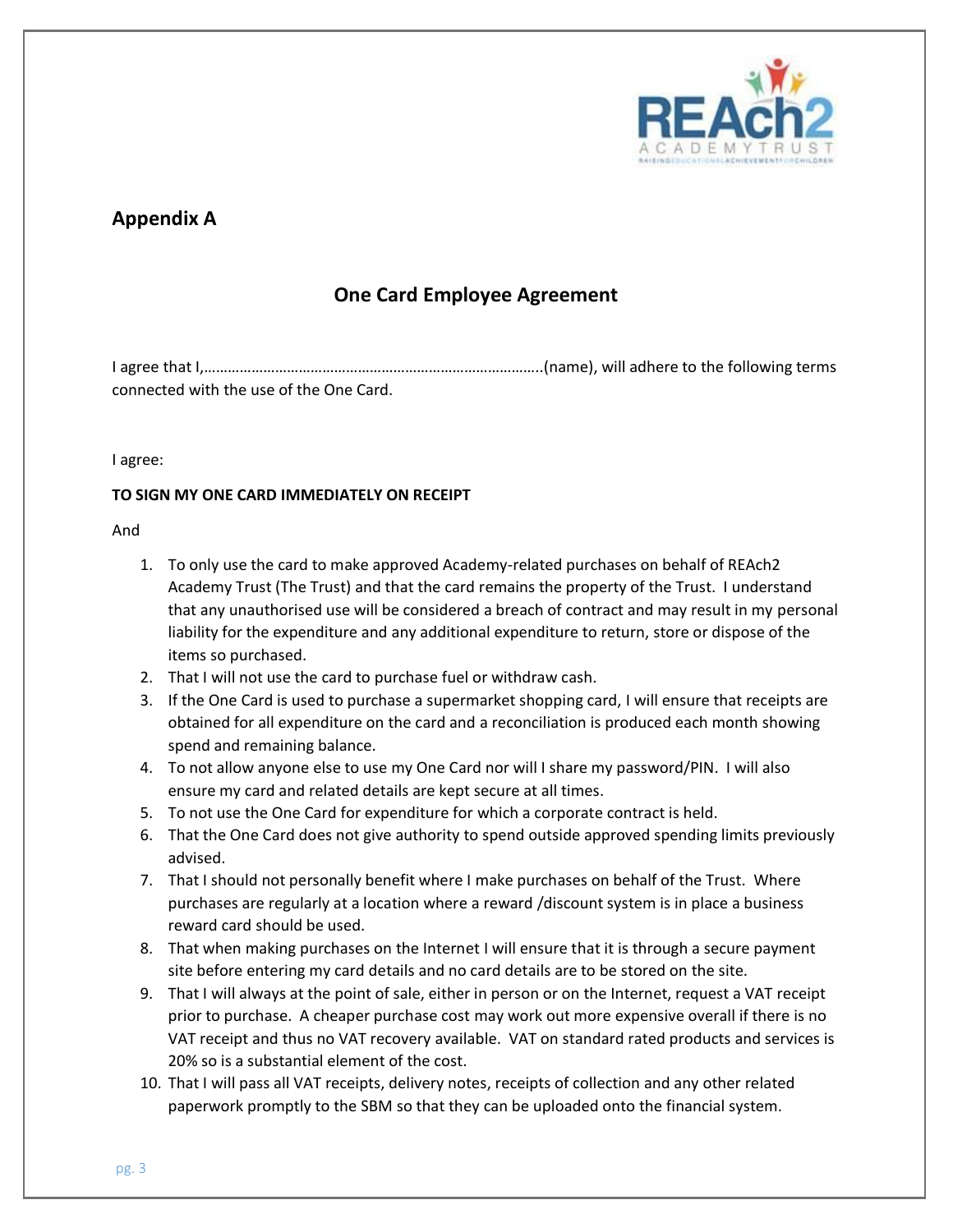

- 11. That I will take appropriate steps to check my available credit and notify and query transactions with RBS if I believe that the card has been used fraudulently. If the One Card is lost or stolen, I will immediately notify RBS, the SBM and the REAch2 Finance team.
- 12. That should my role/responsibilities change I will liaise with the Headteacher and SBM to review whether my authority to hold a card should continue.
- 13. That should my employment with the Academy/Trust cease, or I no longer have authority to hold a card due to a change in role/responsibilities, I will surrender my card to the Head or SBM with immediate effect and provide all paperwork to support the final transactions undertaken on my card.

#### **I have read and understand the above and agree to use my One Card accordingly.**

| <b>Card Holders Name</b>        |  |
|---------------------------------|--|
|                                 |  |
| <b>Card Holders Signature</b>   |  |
|                                 |  |
| <b>Date</b>                     |  |
|                                 |  |
| <b>Last Four Digits of Card</b> |  |
|                                 |  |
| School representative name *    |  |
|                                 |  |
| School representative signature |  |
|                                 |  |
| <b>Date</b>                     |  |
|                                 |  |
|                                 |  |

Please complete in block capitals:

\*School representative should be the Head teacher or SBM confirming that the cardholder has read and signed the agreement but should not be the cardholder.

**Send Copy to** Employee, SBM and REAch2 Finance